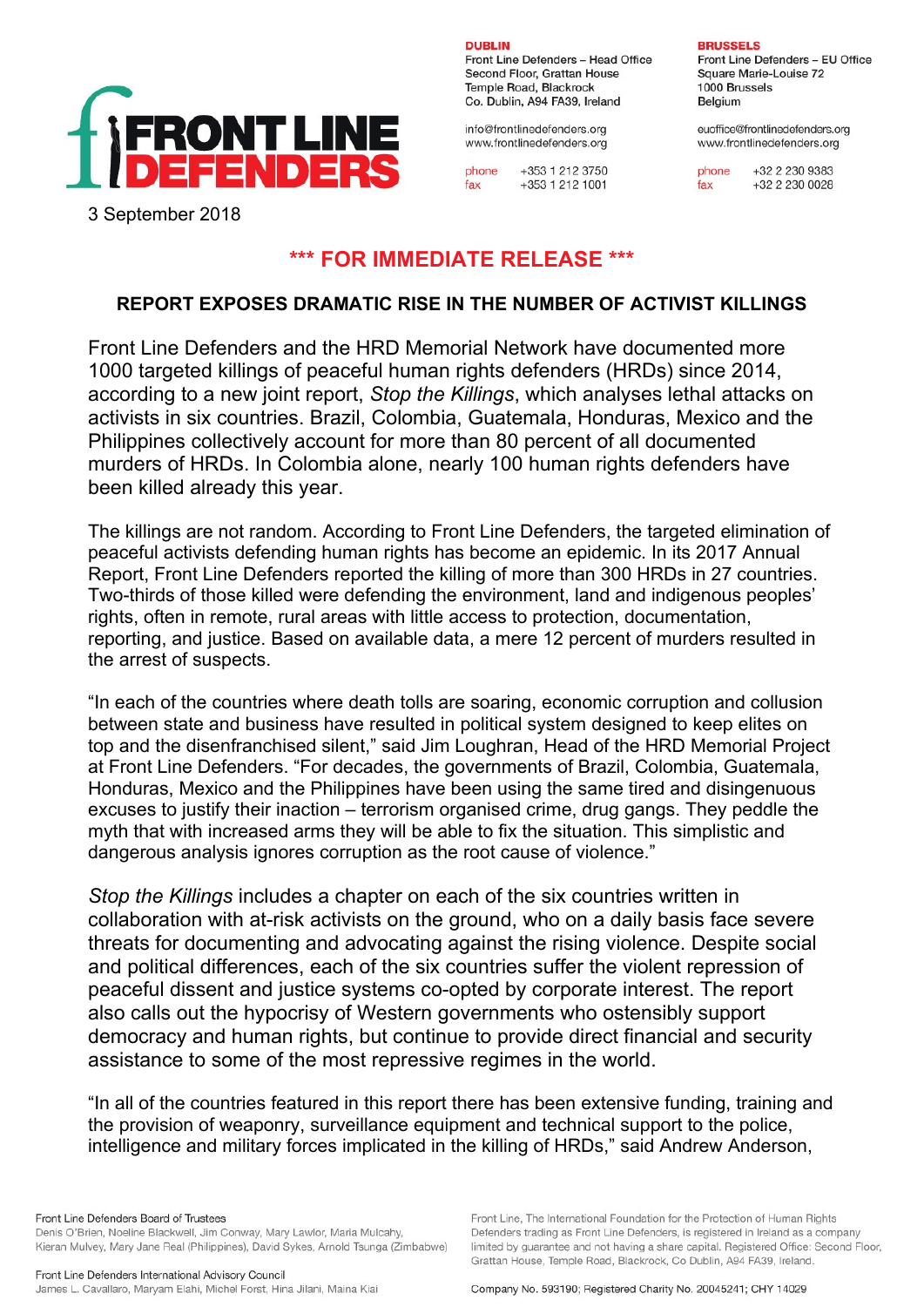Front Line Defenders Executive Director. "Corrupt dictators and populist authoritarians have been emboldened to attack not just HRDs but the very idea of universal human rights."

Among the key drivers of killings and violence against HRDs detailed in the report are:

- smear and defamation campaigns against HRDs, who are accused of being "antistate," "anti-development," and violent or destablising forces;
- economic policies which prioritise the ruthless exploitation of natural resources over the protection of the environment and the land;
- refusal to recognise and protect rights of *campesino* communities and indigenous peoples;
- lack of effective systems to document and investigate attacks on HRDs and provide protection;
- collusion by the state and/or its agents in the killing of HRDs.

For further information, contact:

Erin Kilbride +353857423767 erin@frontlinedefenders.org

## EDITORIAL NOTE

The HRD Memorial (www.hrdmemorial.org), developed by a coalition of national and international human rights organisations, collects case data and commemorates human rights defenders (HRDs) who have been killed since 1998, the year the UN Declaration on Human Rights Defenders was adopted by consensus. For the first time ever, the HRD Memorial website and database begins to give a true picture of the scale of killings of HRDs. The HRD Memorial aims to be not just a memorial and database, but also a celebration of the life, work and achievements of the HRDs who have been killed because of their peaceful human rights work.

## SELECTED REPORT DATA

**Brazil:** The Dom Tomás Balduino Documentation Centre – CPT, documented the killing of 66 HRDs in 2016. In 2017, there was an increase in the number of mass killings, such that of the 70 killings recorded that year, 28 HRDs, forty percent, were killed during a massacre.

**Colombia:** Although the peace agreement between the government and FARC rebels brought with it the lowest rate of killings among the general population in the last 30 years, the number of killings of HRDs increased dramatically. The situation in 2018 has not improved – nearly 100 HRDs were killed in the first half of 2018.